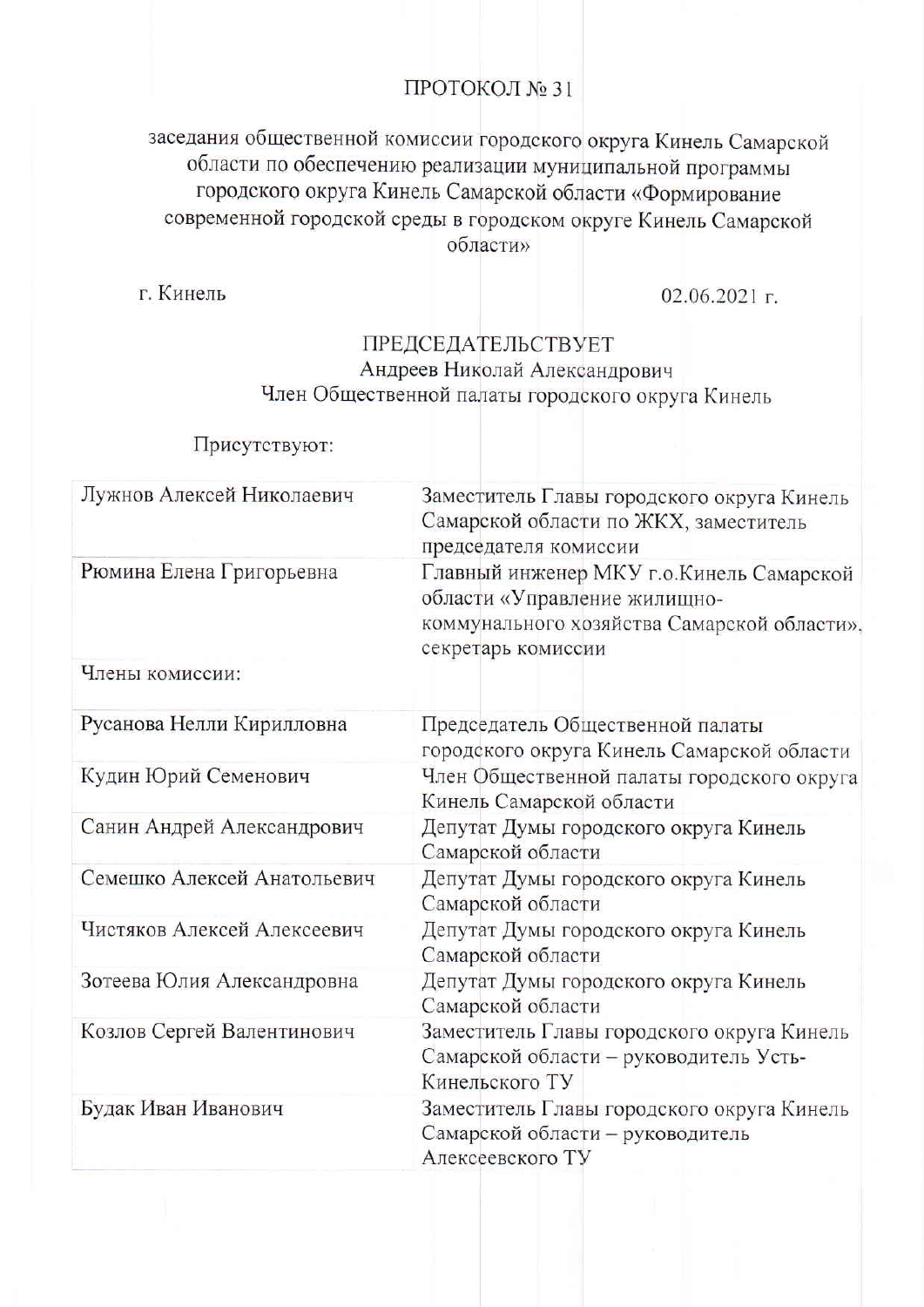| Молодцов Александр Павлович           | Директор МКУ г.о.Кинель Самарской области<br>«Управление жилищно-коммунального<br>хозяйства»                                                           |
|---------------------------------------|--------------------------------------------------------------------------------------------------------------------------------------------------------|
| Слезко Александр Григорьевич          | Председатель Обособленной Кинельской<br>городской организации ветеранов<br>(пенсионеров) войны, труда, вооруженных сил<br>и правоохранительных органов |
| Трибус Алексей Александрович          | Руководитель управления архитектуры и<br>градостроительства администрации городского<br>округа Кинель Самарской области                                |
| Александров Виктор Алексеевич         | Начальник отдела архитектуры и<br>градостроительства администрации городского<br>округа Кинель Самарской области -<br>архитектор                       |
| Туркин Андрей Михайлович              | Директор МУП «Кинельский центр<br>недвижимости»                                                                                                        |
| Гришин Владимир Дмитриевич            | Директор ООО «Евгриф»                                                                                                                                  |
| Абдулселимов Руслан<br>Абдулселимович | Генеральный директор ООО «Рустеп»                                                                                                                      |
| Петлина Ирина Валерьевна              | Заместитель директора ООО «Комплекс-<br>Сервис»                                                                                                        |
| Волков Николай Викторович             | Директор ООО «Жилсервис»                                                                                                                               |

Также на заседании присутствуют представители от администрации городского округа и СМИ.

#### Повестка дня:

Вопрос 1. Рассмотрение предложений заинтересованных лиц об участии в выполнении работ по благоустройству дворовых территорий многоквартирных домов в рамках муниципальной программы городского Самарской округа Кинель области «Формирование современной городской среды в городском округе Кинель Самарской области на 2018 -2024 годы».

Подведение итогов голосования по отбору общественных Вопрос  $2$ . территорий, подлежащих благоустройству в 2021 году в рамках муниципальной программы городского округа Кинель Самарской области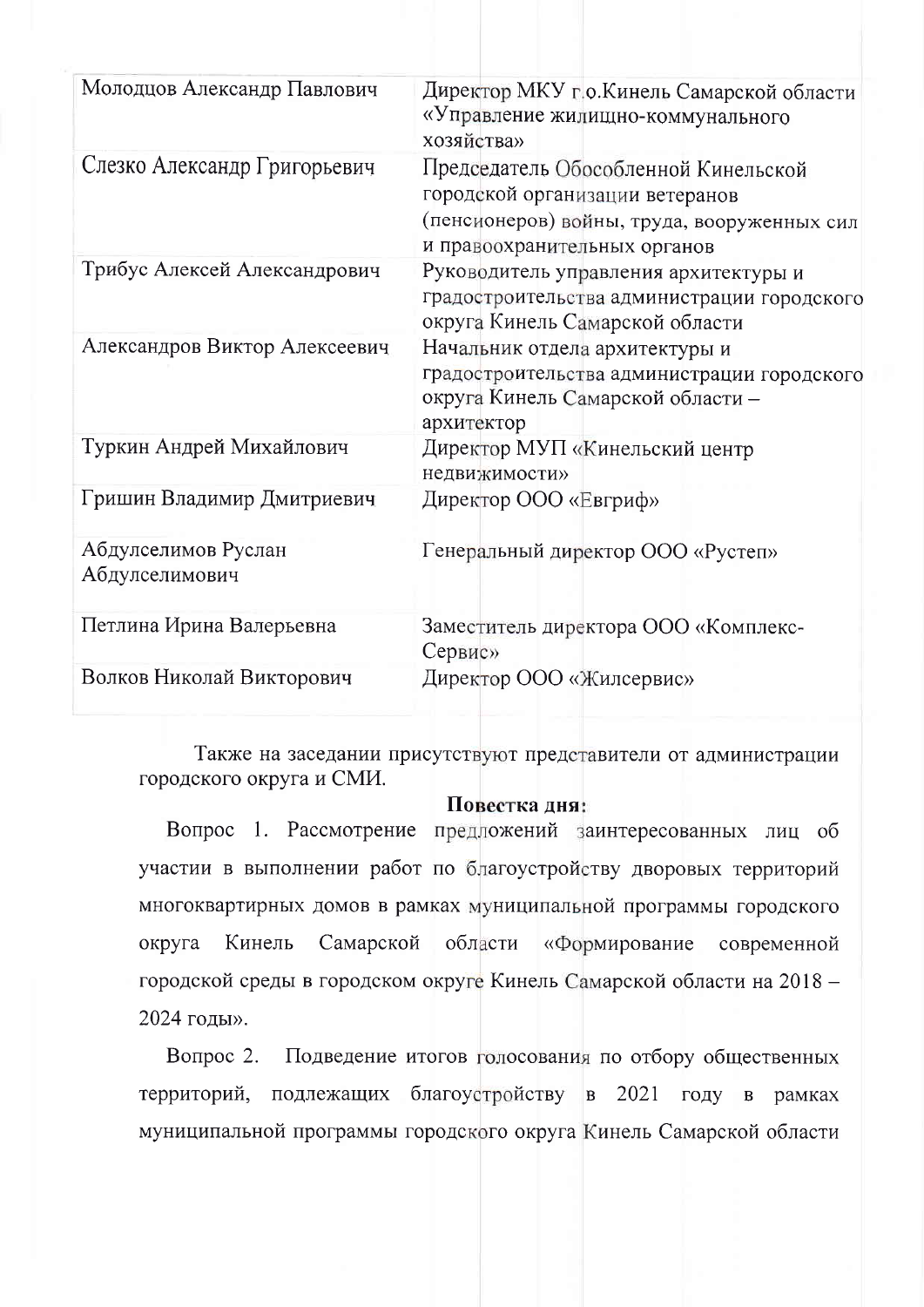«Формирование современной городской среды в городском округе Кинель Самарской области на 2018 - 2024 годы»

По первому вопросу заслушана Рюмина Е.Г. - главный инженер МКУ «Управление ЖКХ».

За прошедший период подано 2 предложения заинтересованных лиц об участии в выполнении работ по благоустройству дворовых территорий МКД.

Предлагается данные заявки включить в следующей очередности (по дате подачи заявки):

| No        |               |                                                    |
|-----------|---------------|----------------------------------------------------|
| $\pi/\pi$ | № очередности | Адрес МКД                                          |
|           |               | г. Кинель, п.г. т. Алексеевка, ул. Невская, д. 25а |
|           |               | г. Кинель, ул. Фестивальная, д.2                   |

Голосование:

Вопрос на голосование: Определить следующую очередность работ благоустройству выполнения  $\Pi$ O ДВОРОВЫХ территорий многоквартирных домов для включения в Программу:

| N₫        |               |                                                   |
|-----------|---------------|---------------------------------------------------|
| $\Pi/\Pi$ | № очередности | Адрес МКД                                         |
|           |               | г. Кинель, п.г.т. Алексеевка, ул. Невская, д. 25а |
|           |               | г. Кинель, ул. Фестивальная, д.2                  |

Количество голосов членов комиссии: «ЗА» - 20, «ПРОТИВ» - нет, «ВОЗДЕРЖАЛИСЬ» - нет.

Решение принято.

Вопрос 2. Подведение итогов голосования по отбору общественных территорий, подлежащих благоустройству в 2021 году в рамках муниципальной программы городского округа Кинель Самарской области «Формирование современной городской среды в городском округе Кинель Самарской области на 2018 – 2024 годы»

По второму вопросу заслушан Молодцов А.П. - директор МКУ «Управление ЖКХ».

В период с 26 апреля по 30 мая 2021 г. на единой федеральной платформе онлайн za.gorodsreda.ru. проводилось ДЛЯ голосования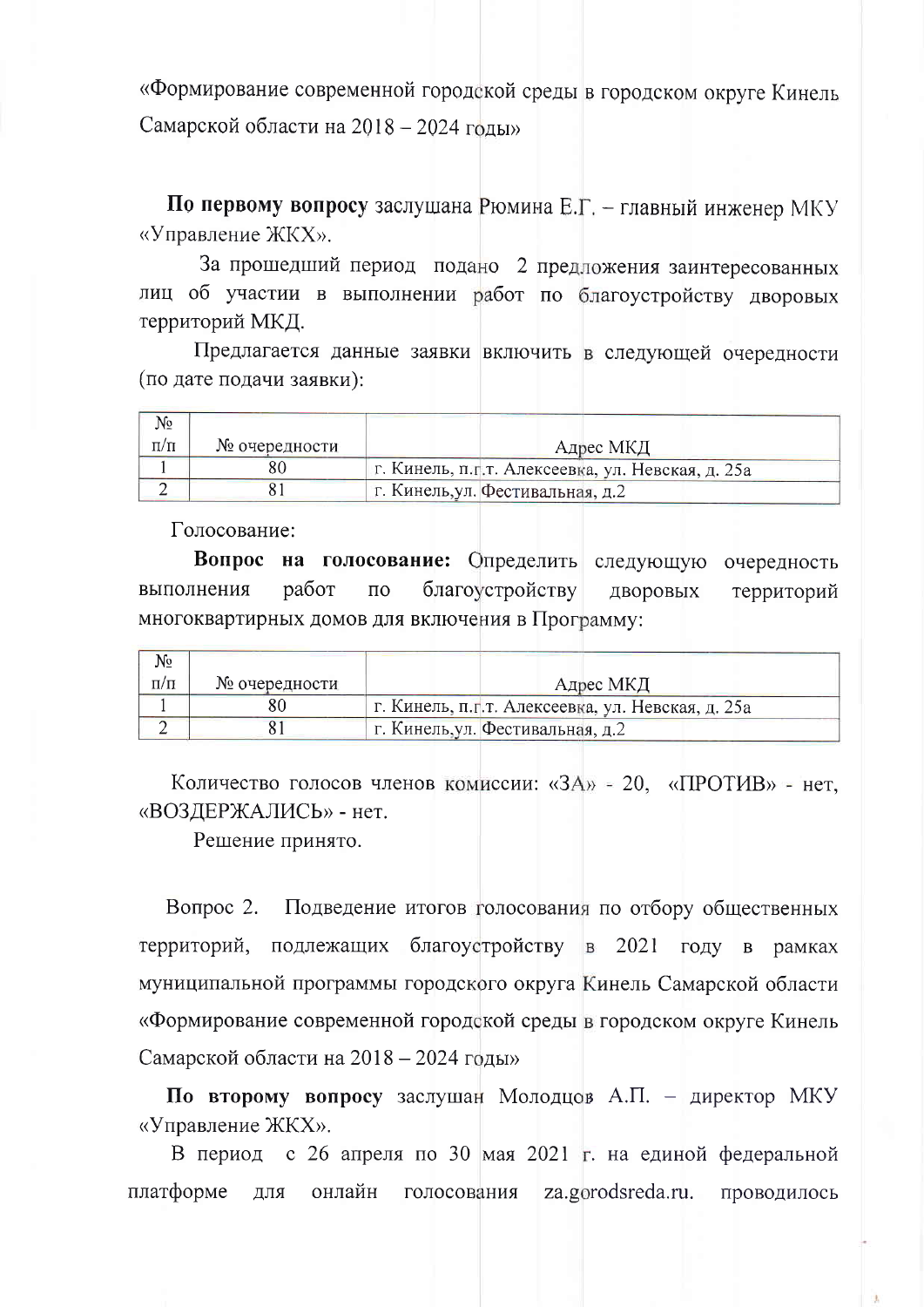рейтинговое отбору голосование общественных  $\Pi$ O территорий, подлежащих благоустройству в 2022 году в рамках муниципальной программы городского округа Кинель Самарской области «Формирование современной городской среды в городском округе Кинель Самарской области на 2018 – 2024 годы».

Для проведения голосования был сформирован следующий перечень общественных территорий:

1. Площадь Ленина  $(\Gamma.0.$ Кинель, п.г.т. Усть-Кинельский, VЛ. Спортивная);

2. Сквер им. Петрищева (г.о. Кинель, п.г.т. Алексеевка, ул. Невская от дома № 10 до дома №8);

3. Спортивное ядро в районе ГБОУ СОШ № 5 ОЦ «Лидер» (г. Кинель, ул. 27 Партсъезда, спортплощадка);

4. Общественная территория (г. Кинель, ул. Набережная, 1А, район ДОСААФ);

5. Сквер (г. Кинель, ул. Украинская за д. № 83);

6. Детский сквер (г.о. Кинель, п.г.т. Алексеевка, ул. Невская, 17В).

7. Сквер (г. Кинель, ул. Первомайская, в районе д. № 2)

Установление итогов голосования обшественной комиссией производится путём составления рейтинга общественных территорий.

Первое место в рейтинге отдается общественной территории, которая получила максимальный процент поддержки от общего количества проголосовавших. Далее место в рейтинге определяется по уменьшению процента поддержки от общего количества проголосовавших.

В соответствии с письмом Минэнерго и ЖКХ Самарской области от 01.06.2021 г. № МЭЖКХ/3568-исх в городском округе Кинель в голосовании приняли участие 11291 человек.

Распределение голосов избирателей по общественным территориям: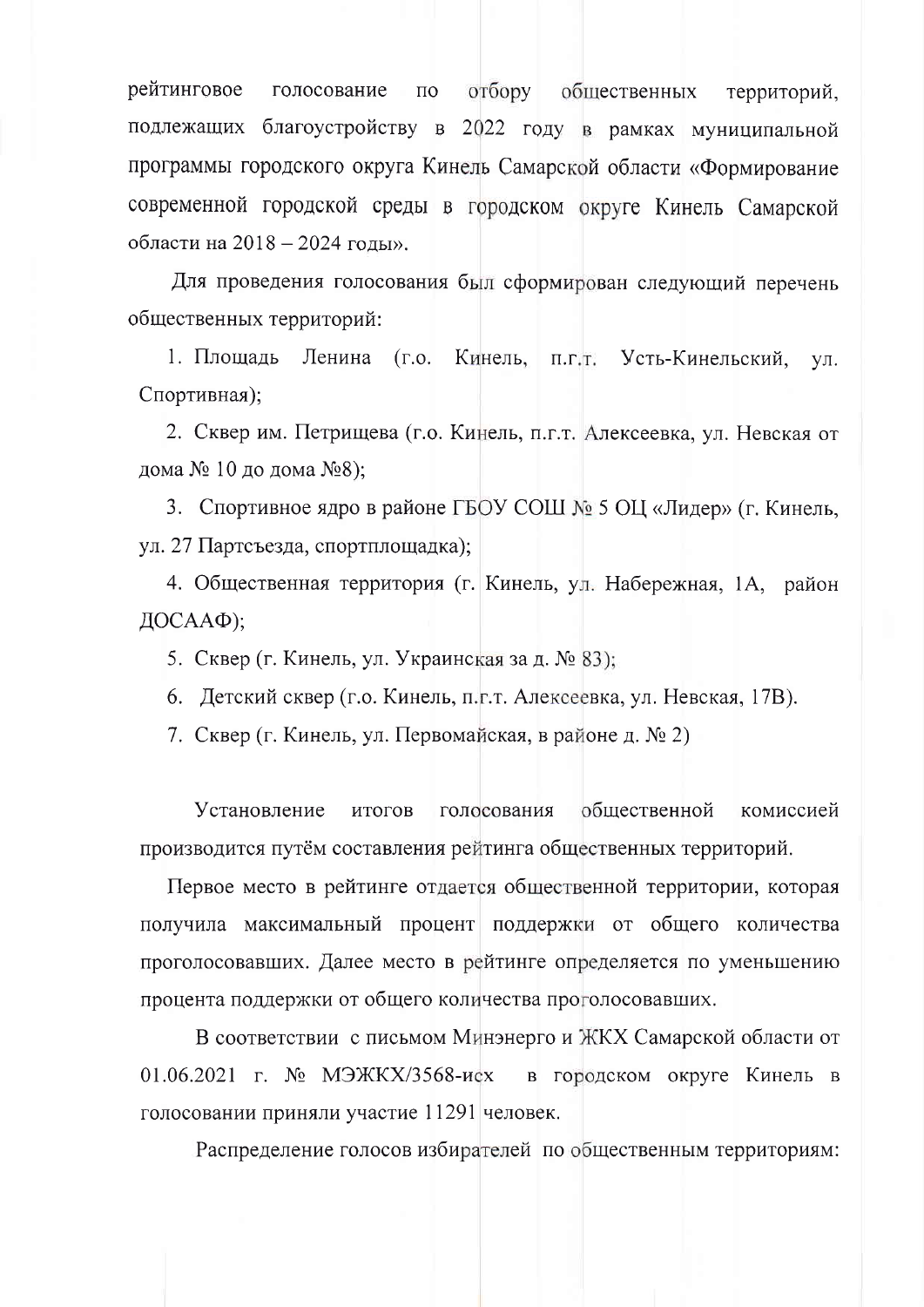| N <sub>2</sub><br>$\Pi/\Pi$ | Наименование (адрес)<br>общественной территории                                     | Количество<br>избирателей,<br>проголосовавших<br>за общественную<br>территорию | % избирателей,<br>проголосо<br>вавших за<br>общественную<br>территорию | Рейтинг<br>территори<br>и в МО |
|-----------------------------|-------------------------------------------------------------------------------------|--------------------------------------------------------------------------------|------------------------------------------------------------------------|--------------------------------|
| $\mathbf{1}$                | Спортивное ядро в районе ГБОУ<br>СОШ №5 ОЦ «Лидер» по ул. 27<br>Партсъезда (2 этап) | 3687                                                                           | 32,7                                                                   |                                |
| $\overline{2}$              | Общественная территория по ул.<br>Набережная, 1А в районе<br>ДОСААФ                 | 2461                                                                           | 21,8                                                                   | $\overline{2}$                 |
| $\overline{3}$              | Сквер по ул. Украинская в районе<br>дома № 83                                       | 1414                                                                           | 12,5                                                                   | $\overline{3}$                 |
| $\overline{4}$              | Площадь Ленина по ул. Спортивная<br>(пгт. Усть-Кинельский)                          | 1378                                                                           | 12,2                                                                   | $\overline{4}$                 |
| 5                           | Сквер по ул. Первомайской в районе<br>дома № 2                                      | 1221                                                                           | 10,8                                                                   | 5                              |
| 6                           | Сквер им. Петрищева по ул.<br>Невской от дома № 10 до дома № 8<br>(4 этап)          | 720                                                                            | 6,4                                                                    | 6                              |
| $\overline{7}$              | Детский сквер по ул. Невской, 17В<br>(пгт. Алексеевка)                              | 410                                                                            | 3,6                                                                    | 7                              |

Предложено утвердить протокол Общественной комиссии об итогах итоги рейтингового голосования по общественным голосования и территориям, подлежащим благоустройству в 2022 году в рамках муниципальной программы городского округа Кинель Самарской области «Формирование современной городской среды в городском округе Кинель Самарской области на 2018 – 2024 годы».

После осуждения членами комиссии на голосование выносятся следующие вопросы:

 $1.$ Утвердить протокол Общественной комиссии об итогах голосования

Количество голосов членов комиссии: «ЗА» - 20, «ПРОТИВ» - нет, «ВОЗДЕРЖАЛИСЬ» - нет.

Решение принято.

2. Утвердить итоги рейтингового голосования по общественным территориям, подлежащих благоустройству в 2022 году в рамках муниципальной программы городского округа Кинель Самарской области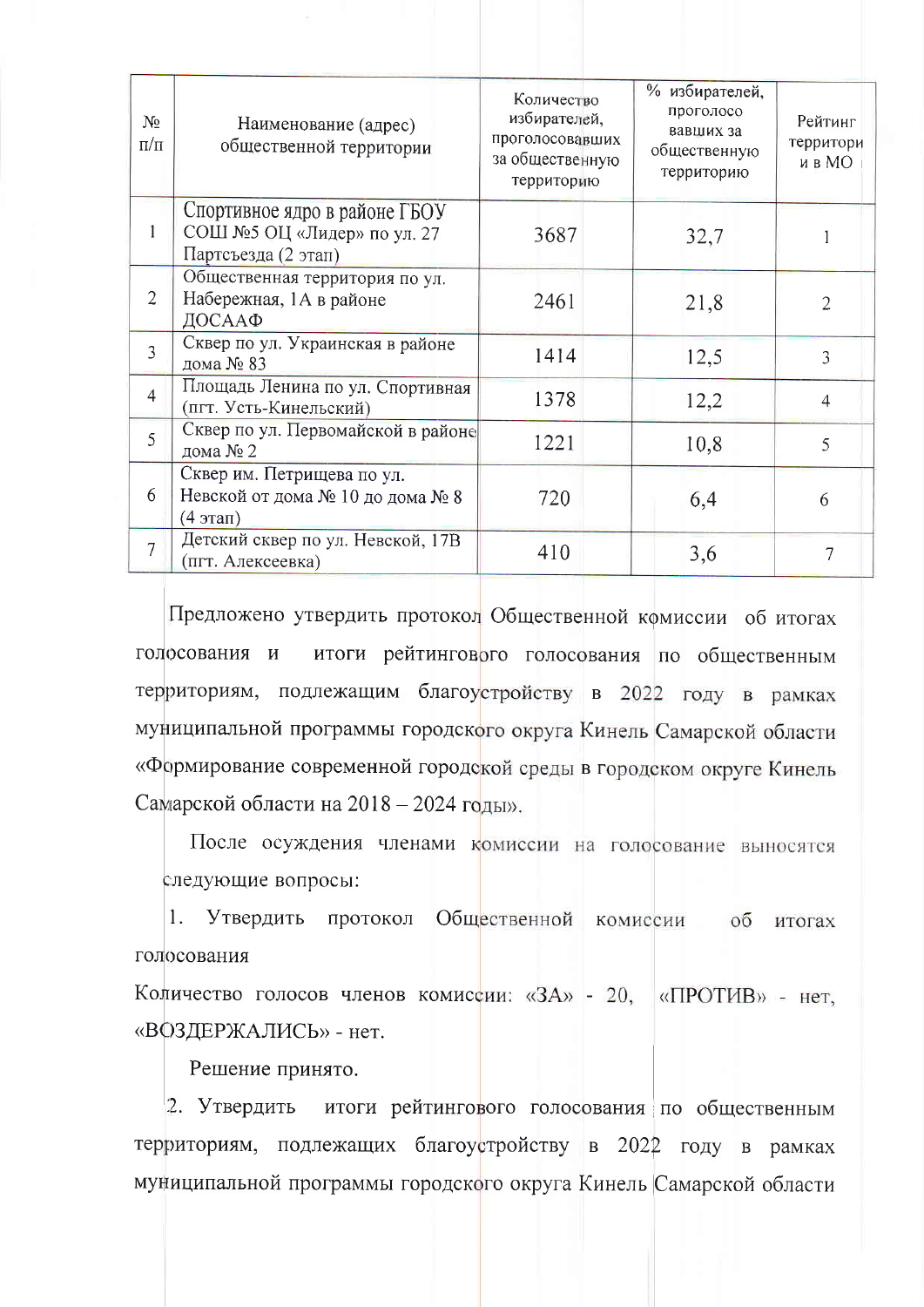«Формирование современной городской среды в городском округе Кинель Самарской области на 2018 - 2024 годы»:

| $N_2$<br>$\Pi/\Pi$ | Наименование (адрес)<br>общественной территории                                           | Количество<br>избирателей,<br>проголосовавших<br>за общественную<br>территорию | % избирателей,<br>проголосо<br>вавших за<br>общественную<br>территорию | Рейтинг<br>территори<br>и в МО |
|--------------------|-------------------------------------------------------------------------------------------|--------------------------------------------------------------------------------|------------------------------------------------------------------------|--------------------------------|
| 1                  | Спортивное ядро в районе ГБОУ<br>СОШ №5 ОЦ «Лидер» по ул. 27<br>Партсъезда (2 этап)       | 3687                                                                           | 32,7                                                                   |                                |
| $\overline{2}$     | Общественная территория по ул.<br>Набережная, 1А в районе<br>ДОСААФ                       | 2461                                                                           | 21,8                                                                   | $\overline{2}$                 |
| $\overline{3}$     | Сквер по ул. Украинская в районе<br>дома № 83                                             | 1414                                                                           | 12,5                                                                   | 3                              |
| $\overline{4}$     | Площадь Ленина по ул. Спортивная<br>(пгт. Усть-Кинельский)                                | 1378                                                                           | 12,2                                                                   | 4                              |
| 5                  | Сквер по ул. Первомайской в районе<br>дома № 2                                            | 1221                                                                           | 10,8                                                                   | 5                              |
| 6                  | Сквер им. Петрищева по ул.<br>Невской от дома № 10 до дома № 8<br>$(4 \text{3} \text{5})$ | 720                                                                            | 6,4                                                                    | 6                              |
| $\overline{7}$     | Детский сквер по ул. Невской, 17В<br>(пгт. Алексеевка)                                    | 410                                                                            | 3,6                                                                    | 7                              |

Количество голосов членов комиссии: «ЗА» - 20, «ПРОТИВ» - нет, «ВОЗДЕРЖАЛИСЬ» - нет.

Решение принято.

3. Рекомендовать администрации городского округа Кинель для на 2022 год в программу «Формирование современной включения городской среды в городском округе Кинель Самарской области на 2018 -2024 годы» следующие общественные территории в соответствии с итогами рейтингового голосования:

Спортивное ядро в районе ГБОУ СОЩ №5 ОЦ «Лидер»  $\mathbf{1}$ . (Самарская область, г. Кинель, ул. 27 Партсъезда), спортплощадка - 2 этап;

Общественная территория (Самарская область, г. Кинель, 2. ул. Набережная, 1А район ДОСААФ) - обустройство детской и спортивной площадки.